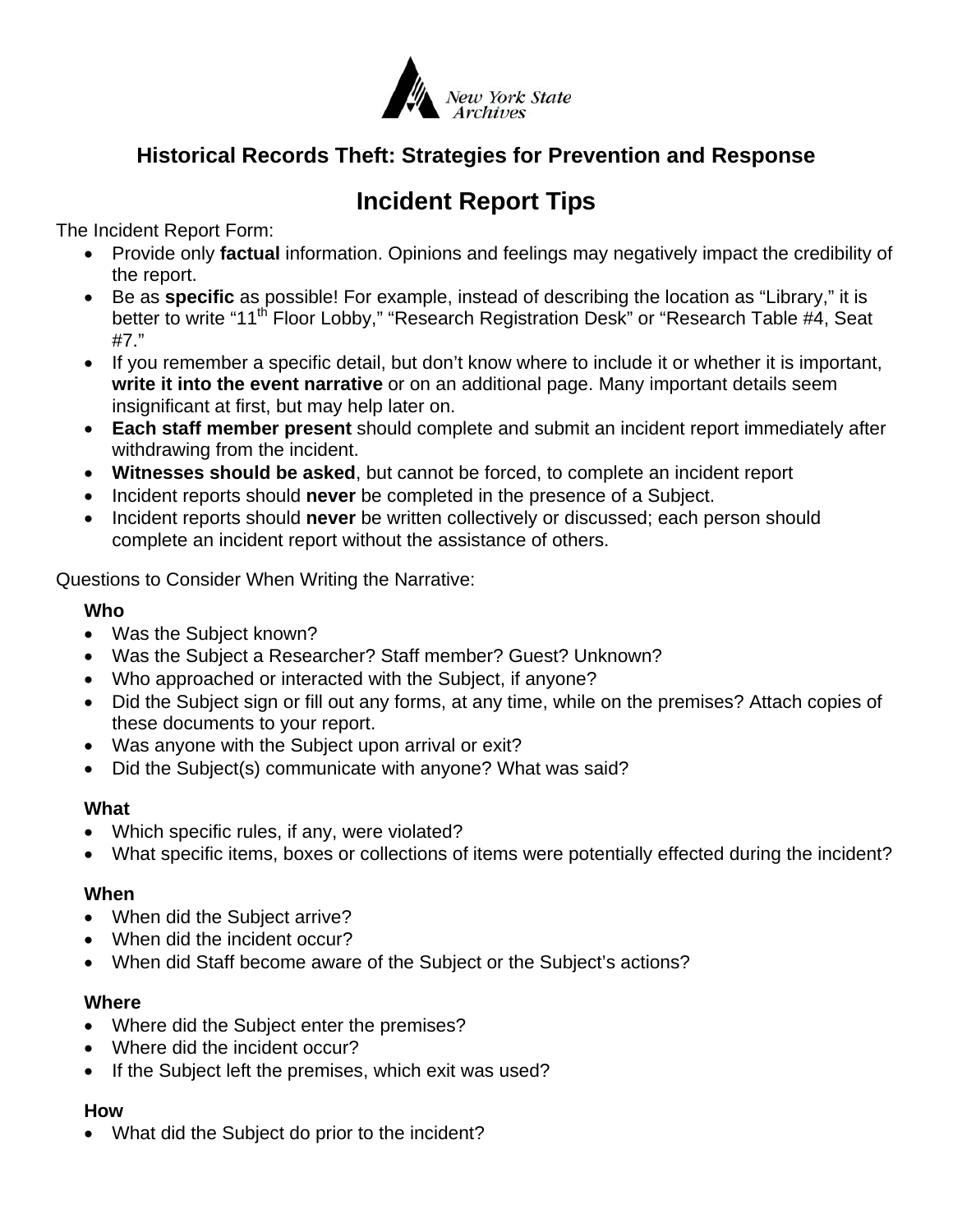- What tools or items were used by the Subject, if any, to facilitate the incident?
- Were materials concealed on the Subject and, if so, how/where?
- Did the Subject act violently, or threaten current or future violence?
- If the Subject left the premises, what was the direction of travel? Mode of transportation? Vehicle make, model, color or license plate information?
- Were any security mechanisms or physical facilities in disrepair prior to the incident?
- Were any security mechanisms or physical facilities breached during the incident?

#### **Response**

- Was the Subject approached? If so, how, when, and by who? Was there conversation? What was said?
- If the Subject engaged in inappropriate, illegal or other problem behavior, what actions were taken? Who took these actions?
- What was done, if anything, to secure items, boxes or collections of items during or after the incident? Who took these steps?
- Were efforts made to detain the Subject? Did the Subject comply?
- Was the Subject verbally or physically threatened? Was there violence or physical contact? By who?
- Was the incident documented via CCTV recording, video camera, or other method?
- Were any alarms triggered during the incident? If so, which? What was the response to alarms?
- If the incident resulted in damage, what steps have been taken to secure the physical facility or security mechanisms pending repairs?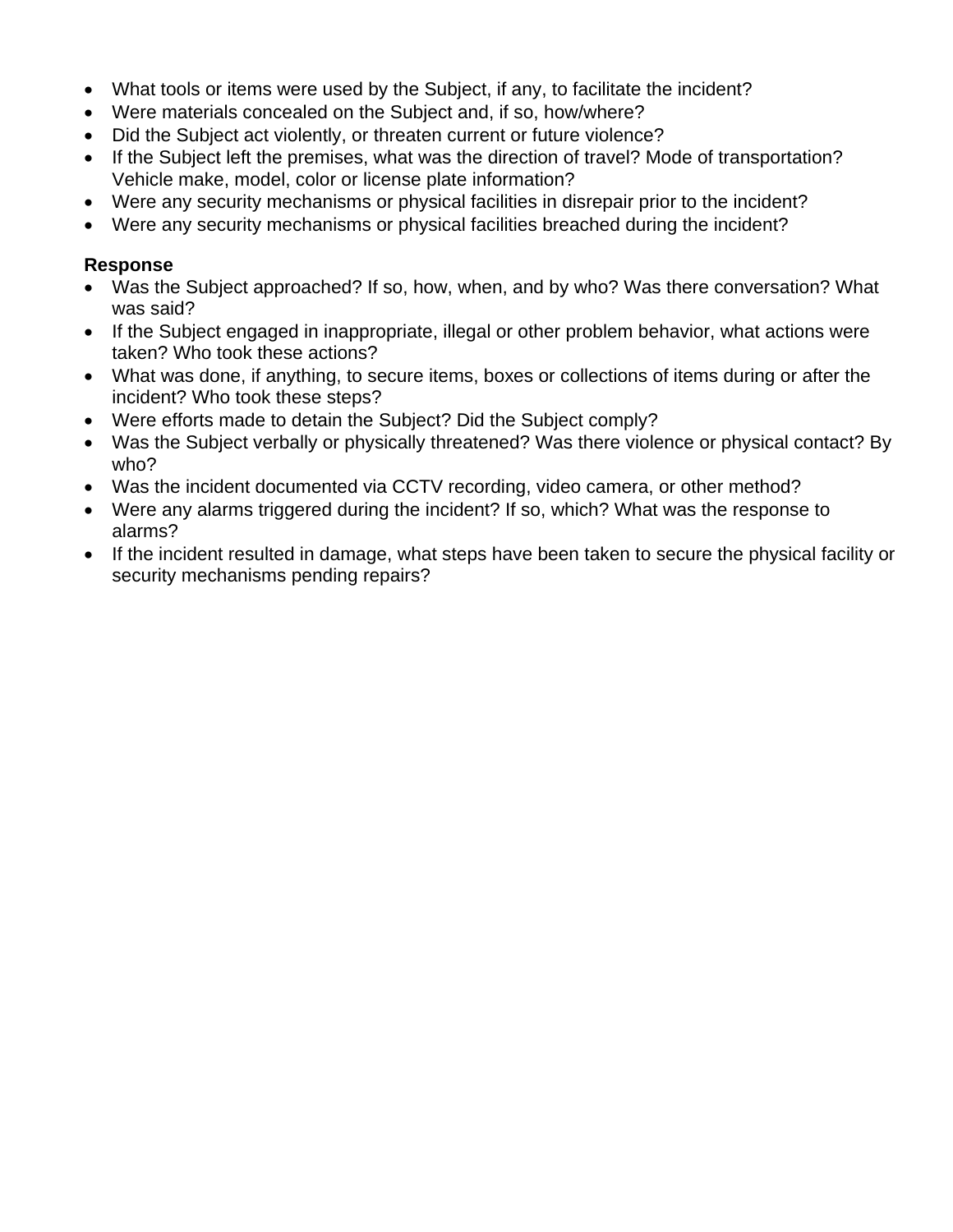# **Pleasant County Historical Society**

# **Incident Report Form**

# **Pleasant County Historical Society**

Please provide *specific, factual, and detailed* information on the incident. Attach as many additional sheets as necessary. Submit complete reports to the Security Department/Security Officer immediately upon withdrawal from the incident. **Every staff member present at the time of incident should fill out a separate report for each Subject involved.** Witnesses should be asked to complete a report, but cannot be required to do so.

| <b>Section 1: Your Contact Information</b>                                                               |                                                                          |          |  |  |
|----------------------------------------------------------------------------------------------------------|--------------------------------------------------------------------------|----------|--|--|
|                                                                                                          |                                                                          |          |  |  |
| 2. Telephone Number:                                                                                     | 3. Email:<br>the control of the control of the control of the control of |          |  |  |
| 4. Address:                                                                                              |                                                                          |          |  |  |
| 5. List Other Witnesses (Staff or Non-Staff), with Names, Titles, and Contact Information, if available: |                                                                          |          |  |  |
|                                                                                                          |                                                                          |          |  |  |
|                                                                                                          |                                                                          |          |  |  |
| <b>Section 2: Incident Information</b>                                                                   |                                                                          |          |  |  |
| 6. Date Discovered:                                                                                      | 7. Time Discovered:                                                      | (AM)(PM) |  |  |
| 8. Location of Incident:                                                                                 |                                                                          |          |  |  |
| 9. Type of Incident (Choose all that apply):                                                             |                                                                          |          |  |  |
| <b>Accidental Removal</b>                                                                                | <b>Items Discovered Missing</b>                                          |          |  |  |
| <b>Suspected Theft</b>                                                                                   | Discovery of Improperly Organized Items                                  |          |  |  |
| <b>Suspected Mutilation</b>                                                                              | <b>Research Room Rules Violation</b>                                     |          |  |  |
| <b>Confirmed Theft</b>                                                                                   | <b>Suspicious Behavior</b>                                               |          |  |  |
| <b>Confirmed Mutilation</b>                                                                              | <b>Problem Patron/Researcher</b>                                         |          |  |  |
| Attempted Theft                                                                                          | Other                                                                    |          |  |  |
| <b>Attempted Mutilation</b>                                                                              |                                                                          |          |  |  |

## **Section 3: Incident Narrative**

Please provide a *detailed* description of the incident, including names and roles of Staff and Witnesses, on additional pages. Sign these pages and attach them to this form prior to submission to the Security Department/Officer. Refer to Incident Report Tips, if needed.